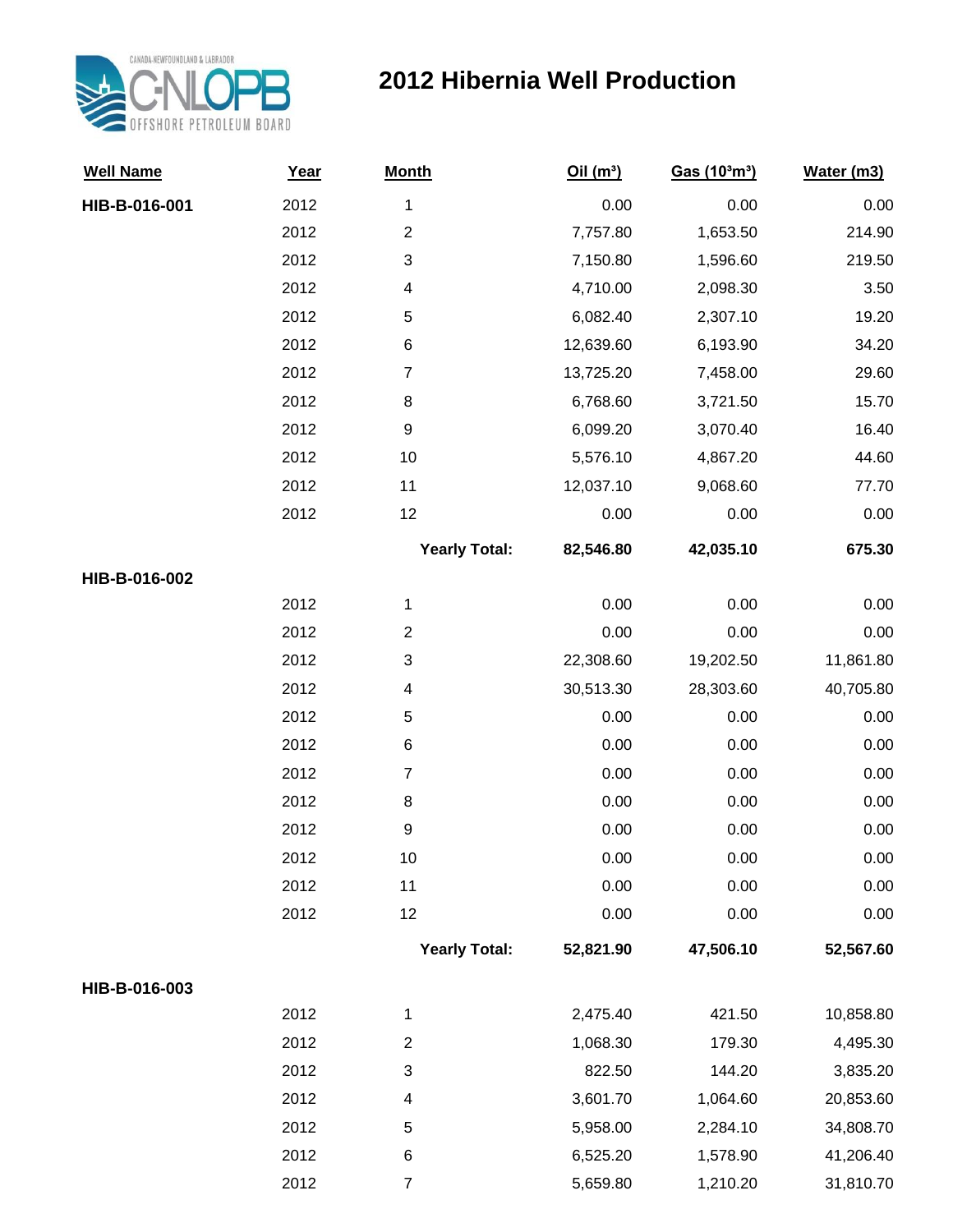|                 | 2012 | 8                        | 0.00       | 0.00      | 0.00       |
|-----------------|------|--------------------------|------------|-----------|------------|
|                 | 2012 | $\boldsymbol{9}$         | 0.00       | 0.00      | 0.00       |
|                 | 2012 | 10                       | 6,938.00   | 2,045.10  | 28,056.40  |
|                 | 2012 | 11                       | 14,844.10  | 4,413.90  | 40,777.70  |
|                 | 2012 | 12                       | 8,535.50   | 3,102.20  | 24,592.50  |
|                 |      | <b>Yearly Total:</b>     | 56,428.50  | 16,444.00 | 241,295.30 |
| HIB-B-016-004-Z |      |                          |            |           |            |
|                 | 2012 | $\mathbf 1$              | 23,320.30  | 4,541.10  | 56,798.40  |
|                 | 2012 | $\overline{2}$           | 21,244.10  | 4,076.80  | 49,632.20  |
|                 | 2012 | 3                        | 19,171.90  | 3,843.60  | 49,635.40  |
|                 | 2012 | 4                        | 16,158.40  | 3,209.50  | 41,242.90  |
|                 | 2012 | $\mathbf 5$              | 19,769.40  | 3,876.90  | 50,916.50  |
|                 | 2012 | $\,6$                    | 1,948.50   | 390.10    | 5,529.60   |
|                 | 2012 | $\overline{\mathcal{I}}$ | 8,188.70   | 1,650.20  | 20,683.10  |
|                 | 2012 | 8                        | 1,859.50   | 379.20    | 5,032.00   |
|                 | 2012 | $\boldsymbol{9}$         | 38.90      | 6.90      | 115.30     |
|                 | 2012 | 10                       | 4,521.00   | 972.80    | 10,515.10  |
|                 | 2012 | 11                       | 15,568.00  | 3,089.70  | 35,843.70  |
|                 | 2012 | 12                       | 26,148.70  | 5,613.50  | 56,894.20  |
|                 |      | <b>Yearly Total:</b>     | 157,937.40 | 31,650.30 | 382,838.40 |
| HIB-B-016-005-Z |      |                          |            |           |            |
|                 | 2012 | $\mathbf 1$              | 39,946.20  | 7,578.90  | 34,310.80  |
|                 | 2012 | $\overline{2}$           | 31,585.30  | 6,052.40  | 38,103.20  |
|                 | 2012 | 3                        | 30,683.00  | 5,857.30  | 45,951.00  |
|                 | 2012 | $\overline{\mathcal{A}}$ | 31,111.00  | 5,578.60  | 46,902.60  |
|                 | 2012 | 5                        | 27,993.70  | 5,567.50  | 57,851.60  |
|                 | 2012 | 6                        | 11,862.20  | 2,184.70  | 51,483.60  |
|                 | 2012 | $\boldsymbol{7}$         | 12,349.00  | 2,217.90  | 58,098.60  |
|                 | 2012 | 8                        | 5,868.30   | 1,066.40  | 29,579.90  |
|                 | 2012 | $\boldsymbol{9}$         | 3,264.00   | 530.30    | 5,843.10   |
|                 | 2012 | 10                       | 32,752.00  | 6,416.80  | 29,624.60  |
|                 | 2012 | 11                       | 37,349.10  | 5,987.30  | 34,229.10  |
|                 | 2012 | 12                       | 27,865.30  | 4,595.20  | 25,926.00  |
|                 |      | <b>Yearly Total:</b>     | 292,629.10 | 53,633.30 | 457,904.10 |
| HIB-B-016-008   |      |                          |            |           |            |
|                 | 2012 | $\mathbf{1}$             | 23,074.40  | 17,131.70 | 36.80      |
|                 | 2012 | $\overline{2}$           | 22,234.80  | 17,209.40 | 18.70      |
|                 |      |                          |            |           |            |
|                 | 2012 | $\sqrt{3}$               | 18,399.20  | 15,211.10 | 55.70      |
|                 | 2012 | 4                        | 10,045.80  | 8,107.50  | 51.50      |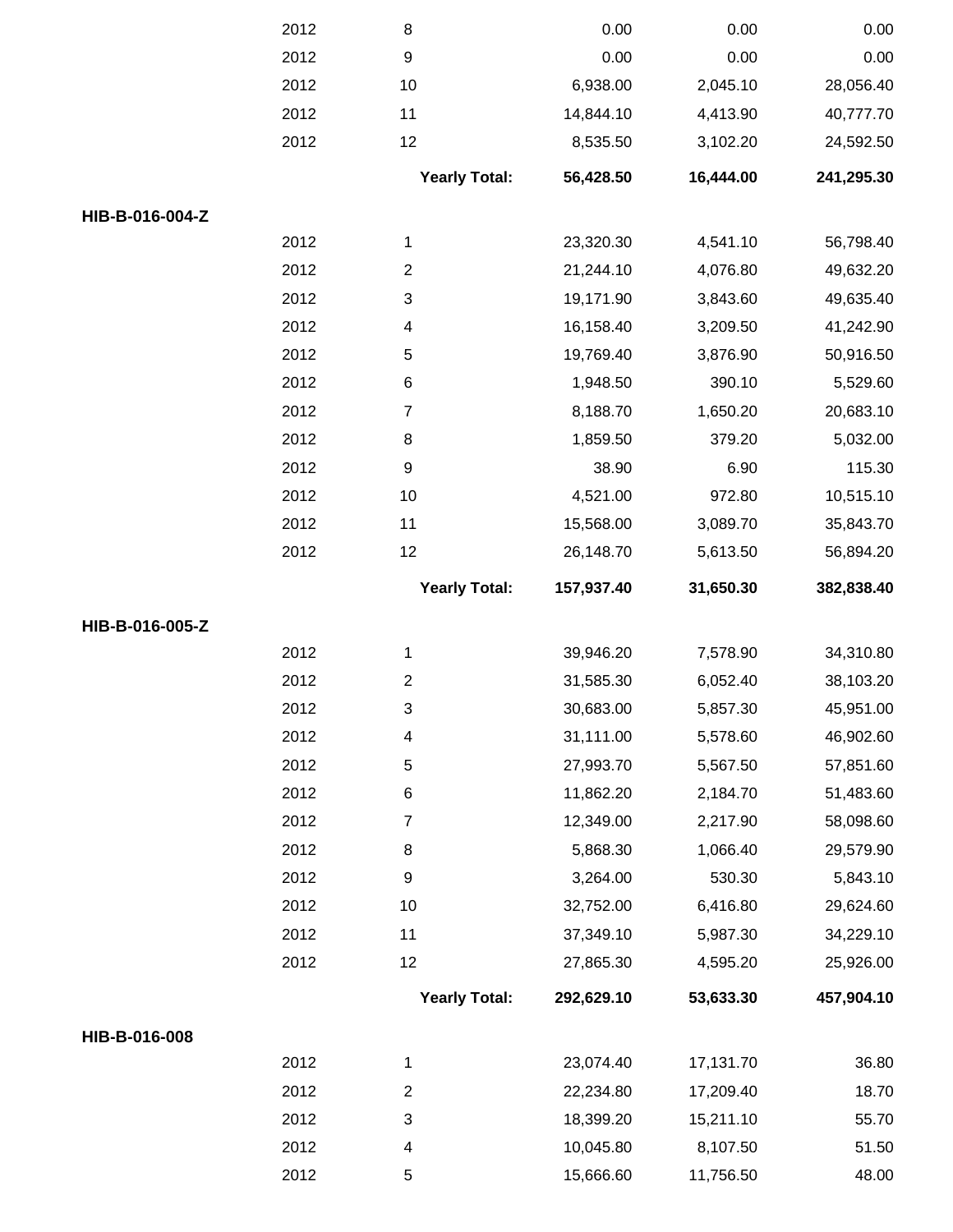|                 | 2012 | $\,6$                   | 15,218.20  | 12,194.00  | 41.80     |
|-----------------|------|-------------------------|------------|------------|-----------|
|                 | 2012 | $\overline{7}$          | 13,369.20  | 10,890.20  | 32.10     |
|                 | 2012 | 8                       | 6,479.60   | 5,340.70   | 16.60     |
|                 | 2012 | $\boldsymbol{9}$        | 0.00       | 0.00       | 0.00      |
|                 | 2012 | 10                      | 3,748.40   | 3,346.50   | 8.80      |
|                 | 2012 | 11                      | 13,861.50  | 12,354.00  | 38.00     |
|                 | 2012 | 12                      | 14,401.40  | 13,416.60  | 35.10     |
|                 |      | <b>Yearly Total:</b>    | 156,499.10 | 126,958.20 | 383.10    |
| HIB-B-016-011   |      |                         |            |            |           |
|                 | 2012 | $\mathbf{1}$            | 0.00       | 0.00       | 0.00      |
|                 | 2012 | $\overline{2}$          | 0.00       | 0.00       | 0.00      |
|                 | 2012 | $\mathsf 3$             | 0.00       | 0.00       | 0.00      |
|                 | 2012 | $\overline{4}$          | 0.00       | 0.00       | 0.00      |
|                 | 2012 | $\sqrt{5}$              | 0.00       | 0.00       | 0.00      |
|                 | 2012 | 6                       | 0.00       | 0.00       | 0.00      |
|                 | 2012 | $\overline{7}$          | 0.00       | 0.00       | 0.00      |
|                 | 2012 | 8                       | 0.00       | 0.00       | 0.00      |
|                 | 2012 | $\boldsymbol{9}$        | 1,476.60   | 293.90     | 390.00    |
|                 | 2012 | 10                      | 6,448.60   | 1,712.50   | 1,777.00  |
|                 | 2012 | 11                      | 25,605.00  | 8,147.50   | 4,569.50  |
|                 | 2012 | 12                      | 18,647.20  | 10,914.10  | 3,935.80  |
|                 |      | <b>Yearly Total:</b>    | 52,177.40  | 21,068.00  | 10,672.30 |
| HIB-B-016-013   |      |                         |            |            |           |
|                 | 2012 | 1                       | 0.00       | 0.00       | 0.00      |
|                 | 2012 | $\overline{2}$          | 0.00       | 0.00       | 0.00      |
|                 | 2012 | $\mathsf 3$             | 0.00       | 0.00       | 0.00      |
|                 | 2012 | $\overline{\mathbf{4}}$ | 0.00       | 0.00       | 0.00      |
|                 |      | <b>Yearly Total:</b>    | 0.00       | 0.00       | 0.00      |
| HIB-B-016-013-Z |      |                         |            |            |           |
|                 | 2012 | 5                       | 15,698.00  | 2,869.90   | 111.60    |
|                 | 2012 | $\,6$                   | 31,844.70  | 5,579.70   | 103.50    |
|                 | 2012 | $\overline{7}$          | 10,812.10  | 1,913.90   | 12.40     |
|                 | 2012 | 8                       | 4,106.00   | 735.40     | 5.10      |
|                 | 2012 | 9                       | 17,505.70  | 2,540.20   | 24.50     |
|                 | 2012 | 10                      | 56,245.00  | 10,477.10  | 241.80    |
|                 | 2012 | 11                      | 75,374.70  | 13,316.80  | 330.10    |
|                 | 2012 | 12                      | 54,478.40  | 9,955.60   | 27.50     |
|                 |      | <b>Yearly Total:</b>    | 266,064.60 | 47,388.60  | 856.50    |
| HIB-B-016-014   |      |                         |            |            |           |
|                 | 2012 | 1                       | 0.00       | 0.00       | 0.00      |
|                 |      |                         |            |            |           |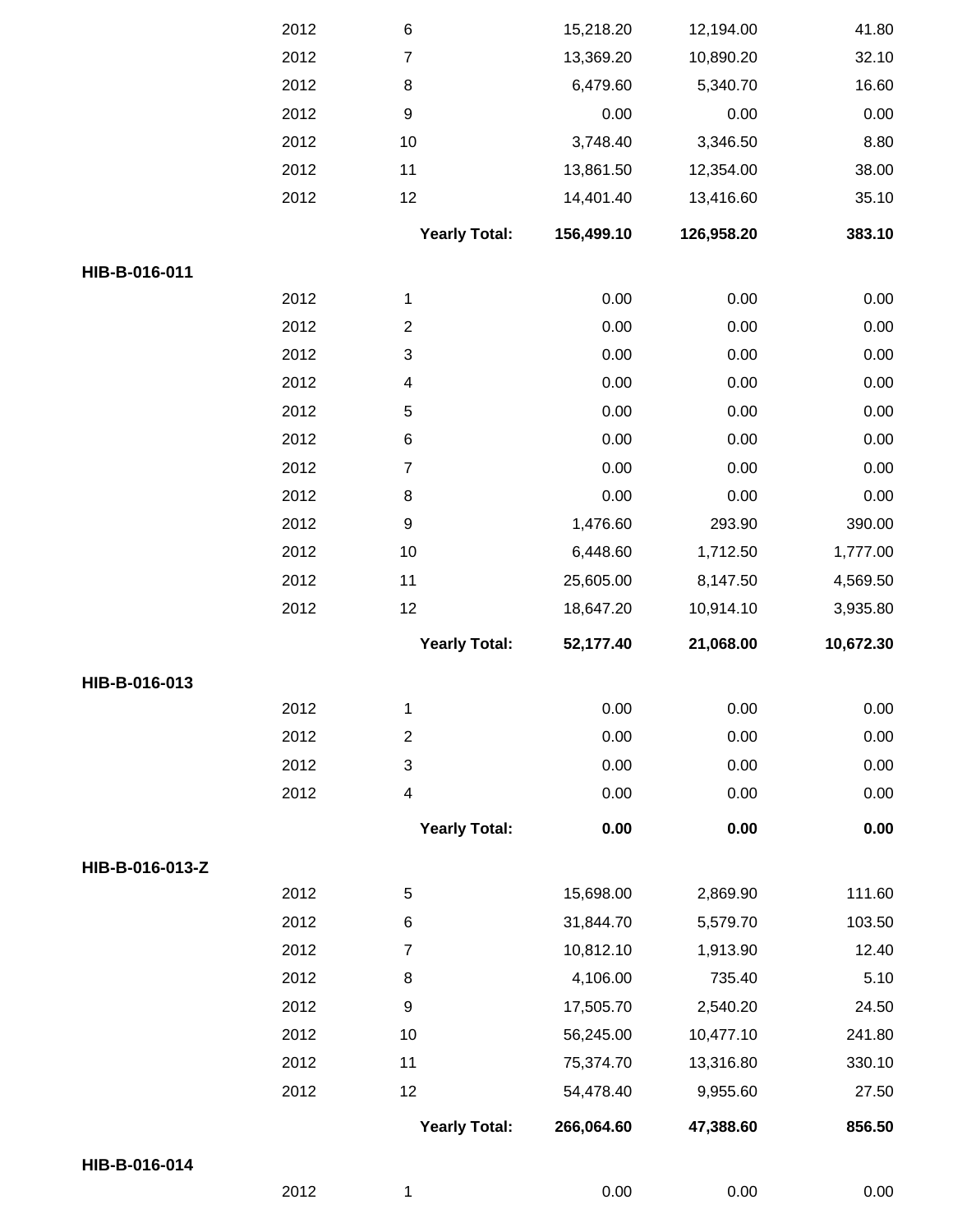|               | 2012 | $\overline{c}$            | 0.00       | 0.00       | 0.00       |
|---------------|------|---------------------------|------------|------------|------------|
|               | 2012 | $\ensuremath{\mathsf{3}}$ | 13,454.70  | 11,988.60  | 85.90      |
|               | 2012 | 4                         | 10,624.80  | 9,580.10   | 59.80      |
|               | 2012 | $\mathbf 5$               | 15,804.80  | 14,967.90  | 64.00      |
|               | 2012 | $\,6$                     | 20,122.40  | 18,464.60  | 184.00     |
|               | 2012 | $\overline{7}$            | 18,113.70  | 16,825.70  | 168.40     |
|               | 2012 | 8                         | 8,879.10   | 8,345.30   | 88.40      |
|               | 2012 | $\boldsymbol{9}$          | 2,542.50   | 2,085.80   | 27.80      |
|               | 2012 | 10                        | 8,149.90   | 8,089.30   | 62.70      |
|               | 2012 | 11                        | 0.00       | 0.00       | 0.00       |
|               | 2012 | 12                        | 0.00       | 0.00       | 0.00       |
|               |      | <b>Yearly Total:</b>      | 97,691.90  | 90,347.30  | 741.00     |
| HIB-B-016-017 |      |                           |            |            |            |
|               | 2012 | $\mathbf{1}$              | 7,006.80   | 2,065.00   | 75,628.60  |
|               | 2012 | $\overline{2}$            | 8,123.80   | 2,180.80   | 65,473.20  |
|               | 2012 | $\ensuremath{\mathsf{3}}$ | 11,744.40  | 3,386.00   | 92,858.20  |
|               | 2012 | 4                         | 2,696.70   | 778.40     | 22,700.60  |
|               | 2012 | $\mathbf 5$               | 0.00       | 0.00       | 0.00       |
|               | 2012 | $\,6$                     | 201.70     | 46.90      | 3,356.70   |
|               | 2012 | $\boldsymbol{7}$          | 31.00      | 7.20       | 459.50     |
|               | 2012 | 8                         | 0.00       | 0.00       | 0.00       |
|               | 2012 | $\boldsymbol{9}$          | 407.60     | 84.20      | 7,094.50   |
|               | 2012 | 10                        | 5,423.40   | 1,398.60   | 35,085.60  |
|               | 2012 | 11                        | 9,722.10   | 2,379.40   | 53,668.20  |
|               | 2012 | 12                        | 2,432.80   | 1,467.30   | 43,171.70  |
|               |      | <b>Yearly Total:</b>      | 47,790.30  | 13,793.80  | 399,496.80 |
| HIB-B-016-018 |      |                           |            |            |            |
|               | 2012 | $\mathbf 1$               | 46,330.00  | 44,908.70  | 672.00     |
|               | 2012 | $\boldsymbol{2}$          | 45,060.80  | 42,667.30  | 786.60     |
|               | 2012 | $\ensuremath{\mathsf{3}}$ | 39,010.70  | 35,553.90  | 2,017.90   |
|               | 2012 | 4                         | 36,807.70  | 32,236.20  | 1,599.80   |
|               | 2012 | 5                         | 43,463.50  | 44,036.60  | 1,988.80   |
|               | 2012 | $\,6$                     | 41,780.70  | 38,543.40  | 1,432.50   |
|               | 2012 | $\overline{7}$            | 33,047.60  | 28,554.30  | 400.00     |
|               | 2012 | 8                         | 3,873.20   | 3,345.60   | 21.80      |
|               | 2012 | $\boldsymbol{9}$          | 0.00       | 0.00       | 0.00       |
|               | 2012 | 10                        | 11,389.60  | 9,521.70   | 121.90     |
|               | 2012 | 11                        | 34,018.90  | 30,463.90  | 393.70     |
|               | 2012 | 12                        | 27,301.40  | 31,021.60  | 237.90     |
|               |      | <b>Yearly Total:</b>      | 362,084.10 | 340,853.20 | 9,672.90   |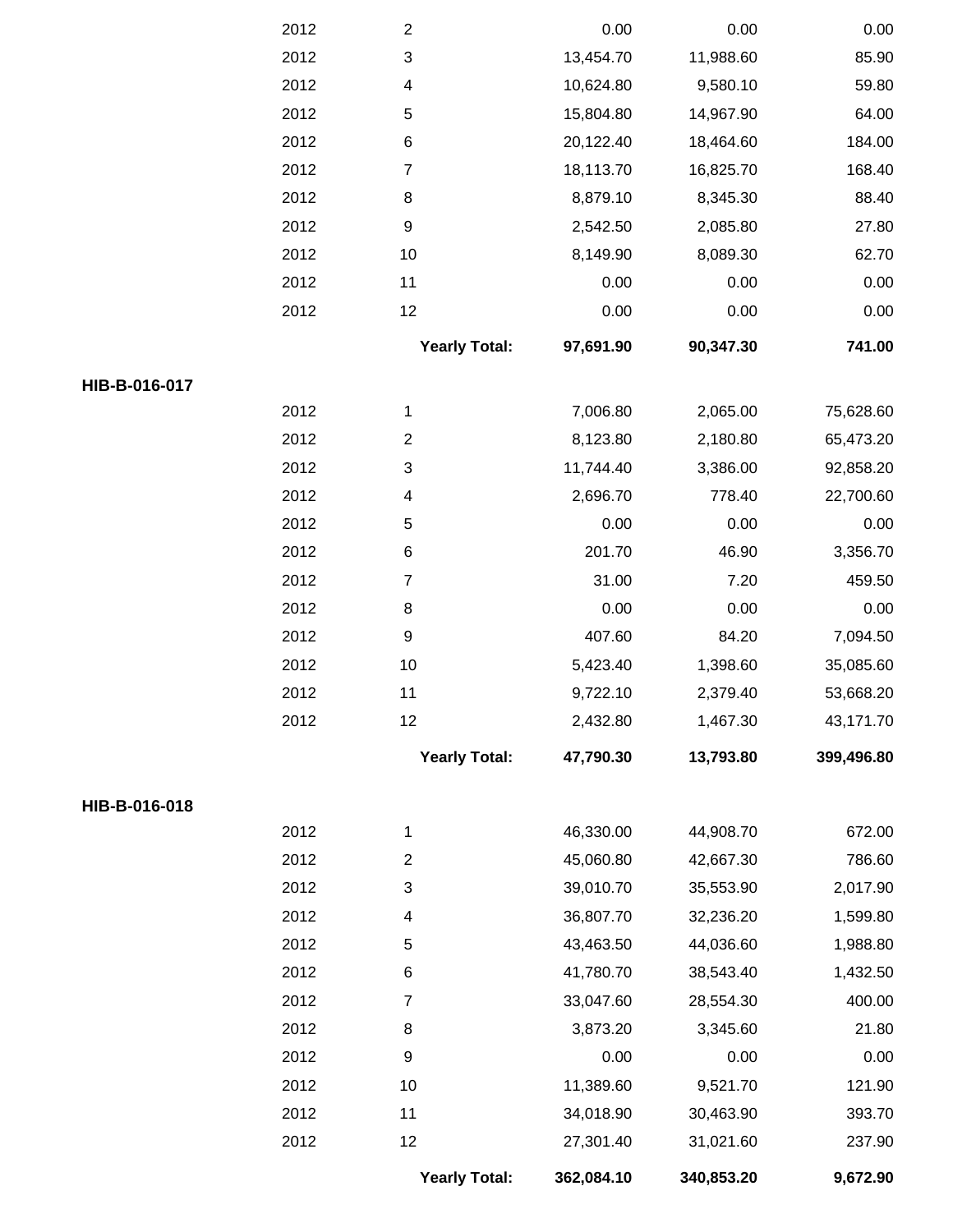|                 | 2012 | $\mathbf{1}$              | 14,051.60  | 1,323.70  | 4,770.90  |
|-----------------|------|---------------------------|------------|-----------|-----------|
|                 | 2012 | $\boldsymbol{2}$          | 15,315.30  | 1,454.80  | 5,201.40  |
|                 | 2012 | $\ensuremath{\mathsf{3}}$ | 14,370.50  | 1,400.80  | 5,430.20  |
|                 | 2012 | 4                         | 14,927.80  | 1,286.50  | 4,988.60  |
|                 | 2012 | $\mathbf 5$               | 16,056.50  | 1,227.00  | 5,218.50  |
|                 | 2012 | $\,6$                     | 16,934.10  | 1,150.40  | 5,132.60  |
|                 | 2012 | $\boldsymbol{7}$          | 16,344.00  | 1,103.10  | 4,277.00  |
|                 | 2012 | $\,8\,$                   | 7,454.20   | 509.20    | 2,090.00  |
|                 | 2012 | $\boldsymbol{9}$          | 1,790.00   | 106.70    | 550.40    |
|                 | 2012 | 10                        | 16,911.20  | 1,353.70  | 5,433.40  |
|                 | 2012 | 11                        | 17,272.60  | 1,174.00  | 4,228.30  |
|                 | 2012 | 12                        | 12,963.90  | 1,069.90  | 4,600.10  |
|                 |      | <b>Yearly Total:</b>      | 164,391.70 | 13,159.80 | 51,921.40 |
| HIB-B-016-022   |      |                           |            |           |           |
|                 | 2012 | $\mathbf{1}$              | 0.00       | 0.00      | 0.00      |
|                 | 2012 | $\boldsymbol{2}$          | 0.00       | 0.00      | 0.00      |
|                 | 2012 | $\ensuremath{\mathsf{3}}$ | 0.00       | 0.00      | 0.00      |
|                 | 2012 | $\overline{\mathbf{4}}$   | 0.00       | 0.00      | 0.00      |
|                 | 2012 | $\mathbf 5$               | 0.00       | 0.00      | 0.00      |
|                 |      | <b>Yearly Total:</b>      | 0.00       | 0.00      | 0.00      |
| HIB-B-016-022-Z |      |                           |            |           |           |
|                 | 2012 | $\,6$                     | 6,661.00   | 1,693.90  | 10.40     |
|                 | 2012 | $\overline{\mathcal{I}}$  | 36,196.10  | 9,489.70  | 3.50      |
|                 | 2012 | 8                         | 12,534.70  | 3,325.20  | 1.30      |
|                 | 2012 | $\boldsymbol{9}$          | 20,258.70  | 4,391.50  | 1.50      |
|                 | 2012 | 10                        | 51,554.30  | 13,459.20 | 65.00     |
|                 | 2012 | 11                        | 51,359.80  | 12,280.50 | 193.40    |
|                 | 2012 | 12                        | 37,688.30  | 9,447.60  | 96.60     |
|                 |      | <b>Yearly Total:</b>      | 216,252.90 | 54,087.60 | 371.70    |
| HIB-B-016-023   |      |                           |            |           |           |
|                 | 2012 | $\mathbf 1$               | 0.00       | 0.00      | 0.00      |
|                 | 2012 | $\overline{c}$            | 0.00       | 0.00      | 0.00      |
|                 | 2012 | $\ensuremath{\mathsf{3}}$ | 0.00       | 0.00      | 0.00      |
|                 | 2012 | 4                         | 0.00       | 0.00      | 0.00      |
|                 | 2012 | $\mathbf 5$               | 0.00       | 0.00      | 0.00      |
|                 | 2012 | $\,6$                     | 0.00       | 0.00      | 0.00      |
|                 | 2012 | $\overline{7}$            | 0.00       | 0.00      | 0.00      |
|                 | 2012 | $\,8\,$                   | 0.00       | 0.00      | 0.00      |
|                 | 2012 | $\boldsymbol{9}$          | 0.00       | 0.00      | 0.00      |

**HIB-B-016-019-Z**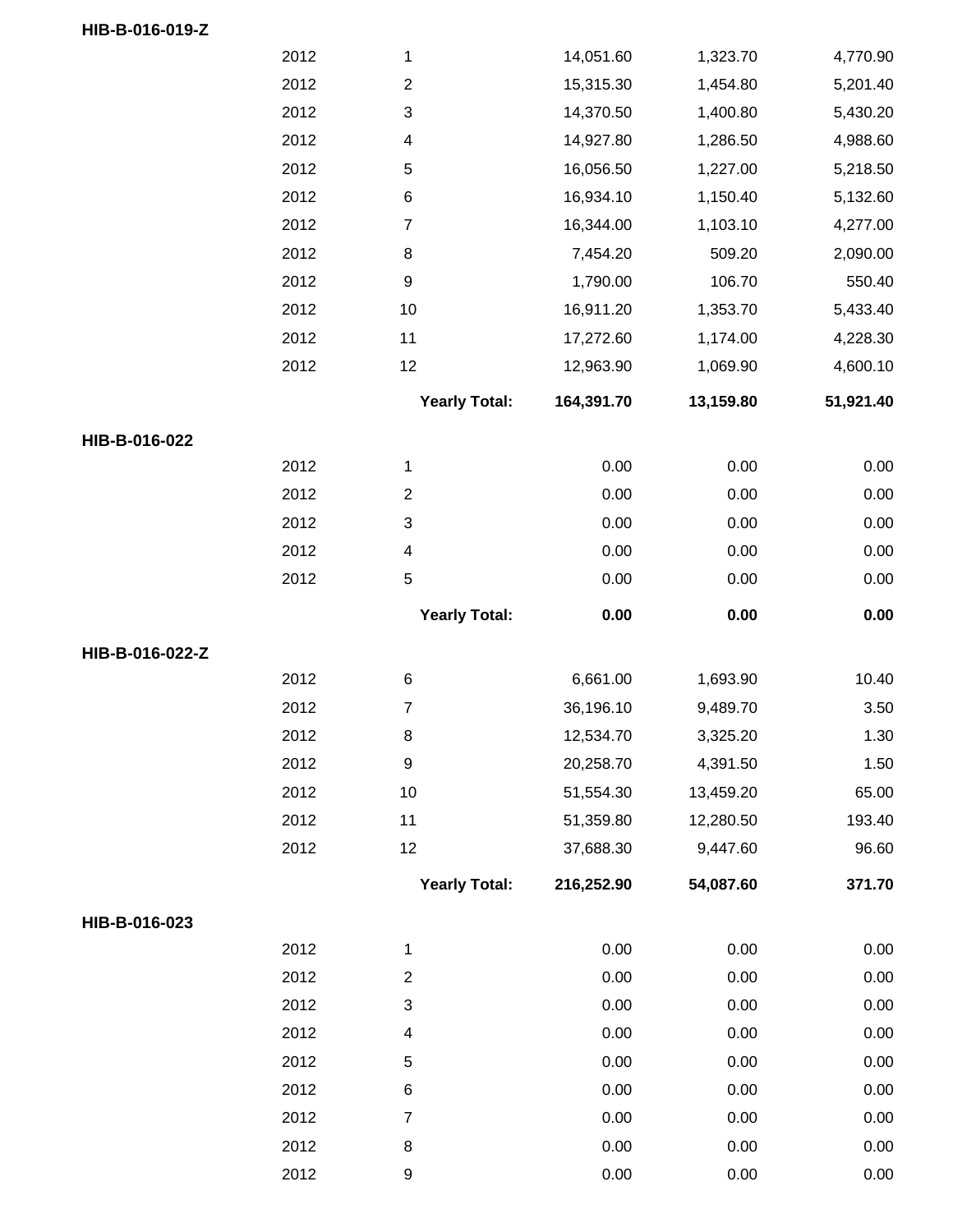|                 | 2012 | 10                        | 0.00       | 0.00       | 0.00       |
|-----------------|------|---------------------------|------------|------------|------------|
|                 | 2012 | 11                        | 0.00       | 0.00       | 0.00       |
|                 | 2012 | 12                        | 546.90     | 62.40      | 65.30      |
|                 |      | <b>Yearly Total:</b>      | 546.90     | 62.40      | 65.30      |
| HIB-B-016-024   |      |                           |            |            |            |
|                 | 2012 | 1                         | 13,079.70  | 3,391.40   | 118,695.00 |
|                 | 2012 | $\overline{2}$            | 12,576.30  | 2,944.90   | 112,969.90 |
|                 | 2012 | $\ensuremath{\mathsf{3}}$ | 1,814.00   | 440.90     | 18,057.60  |
|                 | 2012 | $\overline{\mathcal{A}}$  | 0.00       | 0.00       | 0.00       |
|                 | 2012 | $\mathbf 5$               | 0.00       | 0.00       | 0.00       |
|                 | 2012 | 6                         | 0.00       | 0.00       | 0.00       |
|                 | 2012 | $\overline{7}$            | 0.00       | 0.00       | 0.00       |
|                 | 2012 | 8                         | 0.00       | 0.00       | 0.00       |
|                 | 2012 | $\boldsymbol{9}$          | 0.00       | 0.00       | 0.00       |
|                 | 2012 | 10                        | 0.00       | 0.00       | 0.00       |
|                 | 2012 | 11                        | 4,343.40   | 795.10     | 24,746.70  |
|                 | 2012 | 12                        | 6,790.40   | 1,094.10   | 23,307.10  |
|                 |      | <b>Yearly Total:</b>      | 38,603.80  | 8,666.40   | 297,776.30 |
| HIB-B-016-028-Z |      |                           |            |            |            |
|                 | 2012 | $\mathbf{1}$              | 4,645.20   | 9,601.50   | 25.50      |
|                 | 2012 | $\boldsymbol{2}$          | 7,754.70   | 11,851.00  | 40.80      |
|                 | 2012 | $\ensuremath{\mathsf{3}}$ | 3,978.90   | 5,926.90   | 23.20      |
|                 | 2012 | 4                         | 239.80     | 354.00     | 1.40       |
|                 | 2012 | 5                         | 9,267.20   | 10,774.20  | 31.80      |
|                 | 2012 | 6                         | 6,731.70   | 7,430.10   | 24.90      |
|                 | 2012 | 7                         | 21,832.00  | 24,257.00  | 72.00      |
|                 | 2012 | 8                         | 28,711.20  | 32,278.10  | 101.50     |
|                 | 2012 | 9                         | 8,926.30   | 8,584.20   | 33.60      |
|                 | 2012 | 10                        | 7,005.90   | 5,640.70   | 13.10      |
|                 | 2012 | 11                        | 10,919.90  | 9,412.50   | 18.50      |
|                 | 2012 | 12                        | 10,848.50  | 11,520.00  | 14.80      |
|                 |      | <b>Yearly Total:</b>      | 120,861.30 | 137,630.20 | 401.10     |
| HIB-B-016-029   |      |                           |            |            |            |
|                 | 2012 | 1                         | 38,530.60  | 18,085.00  | 268.70     |
|                 | 2012 | $\overline{c}$            | 41,543.60  | 17,206.10  | 478.40     |
|                 | 2012 | 3                         | 65,067.70  | 35,225.20  | 698.70     |
|                 | 2012 | 4                         | 69,627.20  | 38,398.60  | 623.50     |
|                 | 2012 | 5                         | 75,097.50  | 42,234.20  | 517.60     |
|                 | 2012 | 6                         | 71,331.60  | 39,407.70  | 479.70     |
|                 | 2012 | $\overline{7}$            | 62,613.10  | 34,917.20  | 371.20     |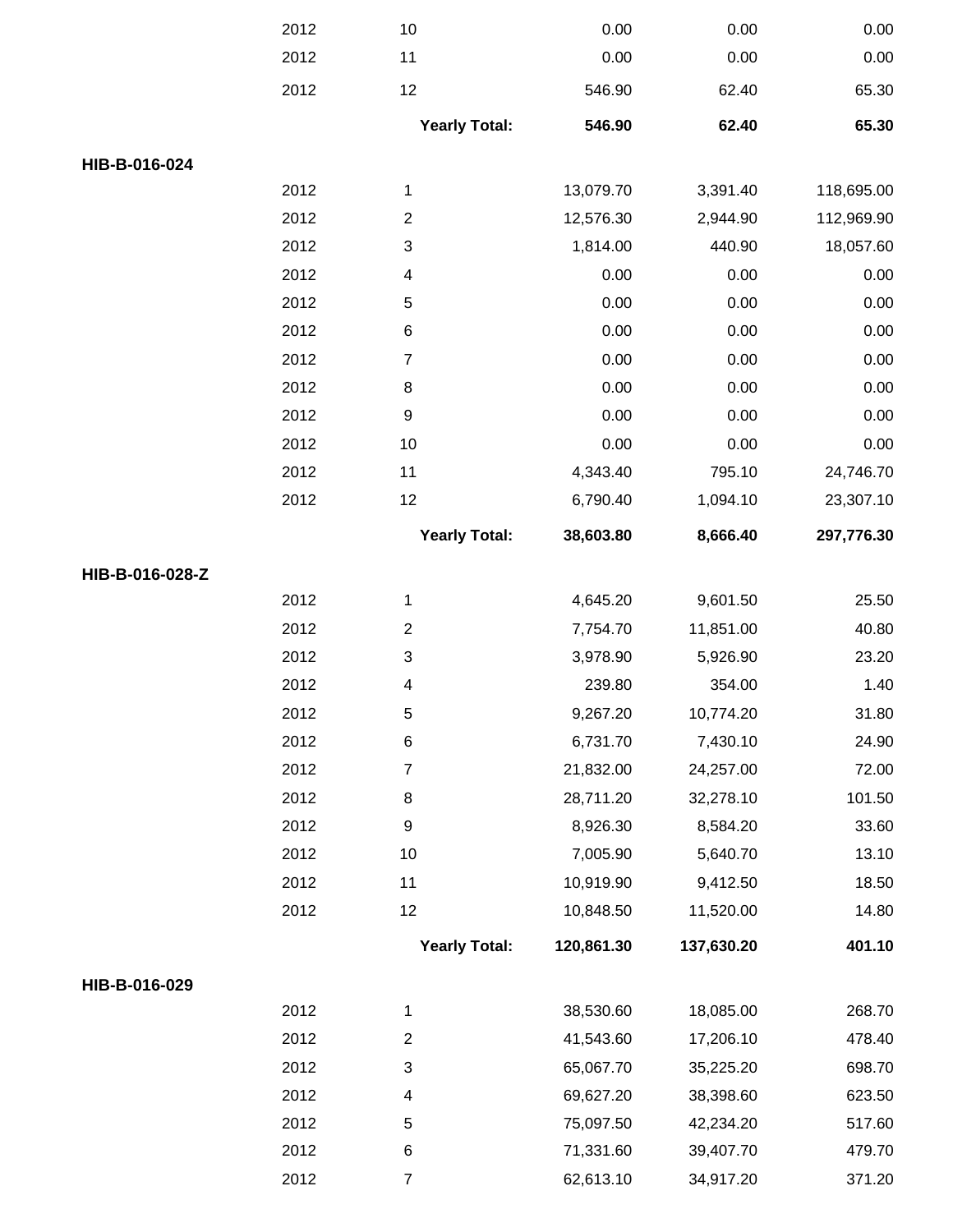|                 | 2012 | 8                         | 29,978.50  | 16,915.90  | 190.30    |
|-----------------|------|---------------------------|------------|------------|-----------|
|                 | 2012 | $\boldsymbol{9}$          | 18,309.90  | 8,882.90   | 110.40    |
|                 | 2012 | 10                        | 27,679.60  | 15,693.40  | 89.30     |
|                 | 2012 | 11                        | 65,695.80  | 37,761.00  | 369.30    |
|                 | 2012 | 12                        | 61,422.20  | 40,675.30  | 284.10    |
|                 |      | <b>Yearly Total:</b>      | 626,897.30 | 345,402.50 | 4,481.20  |
| HIB-B-016-032-Y |      |                           |            |            |           |
|                 | 2012 | $\ensuremath{\mathsf{3}}$ | 158.10     | 15.90      | 243.70    |
|                 | 2012 | 4                         | 17,065.20  | 1,988.60   | 437.00    |
|                 | 2012 | 5                         | 30,072.00  | 3,462.70   | 214.40    |
|                 | 2012 | 6                         | 30,976.60  | 3,333.80   | 21.10     |
|                 | 2012 | $\overline{7}$            | 29,567.70  | 3,199.20   | 2.40      |
|                 | 2012 | 8                         | 8,727.20   | 955.40     | 0.80      |
|                 | 2012 | $\boldsymbol{9}$          | 9,589.50   | 855.60     | 1.30      |
|                 | 2012 | 10                        | 22,795.80  | 2,394.90   | 4.10      |
|                 | 2012 | 11                        | 22,193.80  | 2,208.10   | 5.50      |
|                 | 2012 | 12                        | 21,232.70  | 2,266.50   | 97.10     |
|                 |      | <b>Yearly Total:</b>      | 192,378.60 | 20,680.70  | 1,027.40  |
| HIB-B-016-032-Z |      |                           |            |            |           |
|                 | 2012 | 1                         | 0.00       | 0.00       | 0.00      |
|                 | 2012 | $\overline{c}$            | 0.00       | 0.00       | 0.00      |
|                 |      | <b>Yearly Total:</b>      | 0.00       | 0.00       | 0.00      |
| HIB-B-016-033   |      |                           |            |            |           |
|                 | 2012 | 1                         | 0.00       | 0.00       | 0.00      |
|                 | 2012 | $\overline{c}$            | 0.00       | 0.00       | 0.00      |
|                 | 2012 | 3                         | 328.90     | 139.00     | 7,135.00  |
|                 | 2012 | 4                         | 0.00       | 0.00       | 0.00      |
|                 | 2012 | $\mathbf 5$               | 0.00       | 0.00       | 0.00      |
|                 | 2012 | $\,6$                     | 0.00       | 0.00       | 0.00      |
|                 | 2012 | $\overline{7}$            | 0.00       | 0.00       | 0.00      |
|                 | 2012 | 8                         | 0.00       | 0.00       | 0.00      |
|                 | 2012 | $\boldsymbol{9}$          | 0.00       | 0.00       | 0.00      |
|                 | 2012 | 10                        | 0.00       | 0.00       | 0.00      |
|                 | 2012 | 11                        | 989.20     | 344.90     | 18,721.40 |
|                 | 2012 | 12                        | 1,051.30   | 393.50     | 20,174.70 |
|                 |      | <b>Yearly Total:</b>      | 2,369.40   | 877.40     | 46,031.10 |
| HIB-B-016-034-Y |      |                           |            |            |           |
|                 | 2012 | 1                         | 16,331.80  | 29,430.50  | 137.00    |
|                 | 2012 | $\overline{c}$            | 16,300.20  | 30,274.10  | 75.80     |
|                 | 2012 | 3                         | 438.00     | 871.20     | 1.80      |
|                 |      |                           |            |            |           |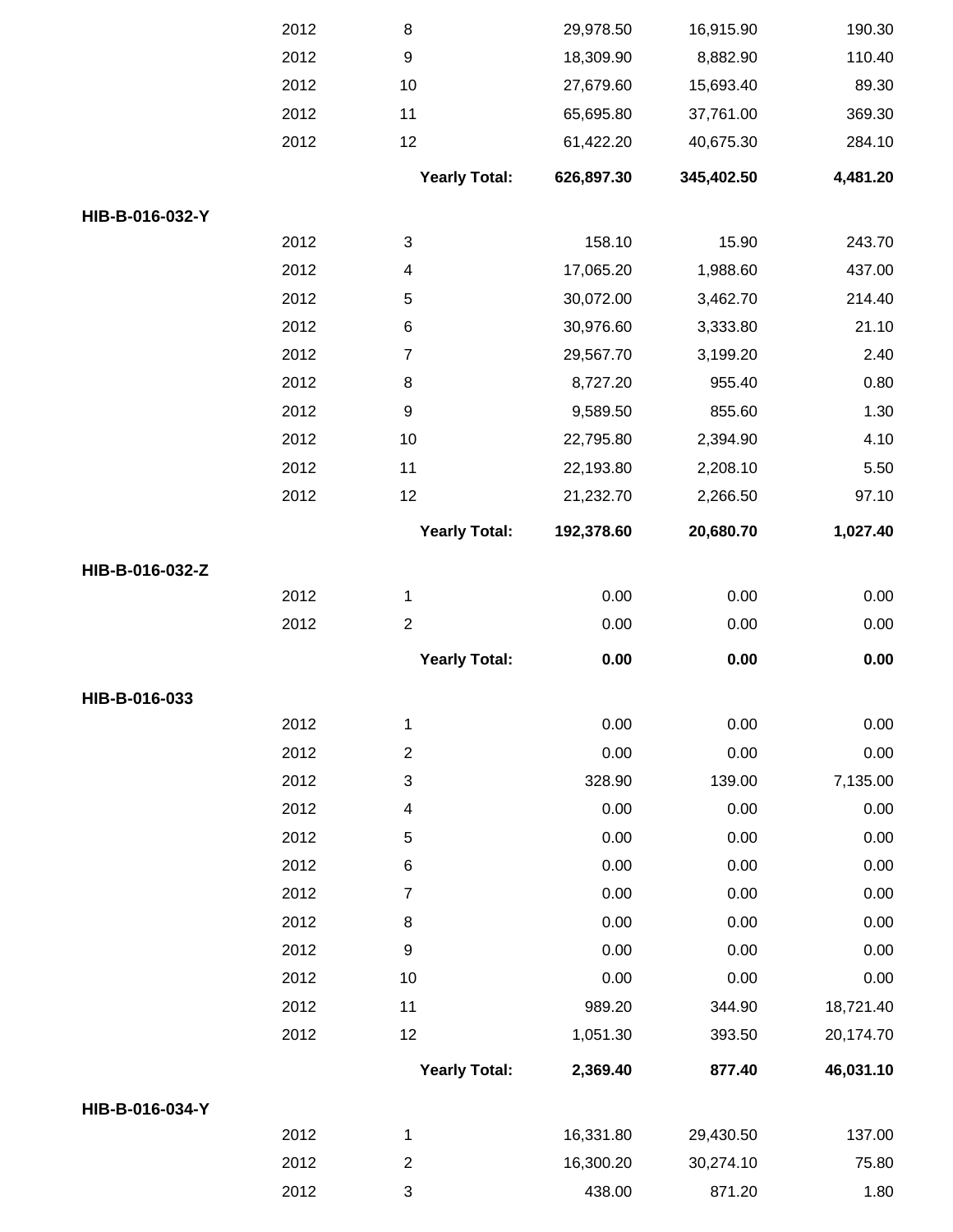|               | 2012 | 4                         | 0.00       | 0.00       | 0.00      |
|---------------|------|---------------------------|------------|------------|-----------|
|               | 2012 | 5                         | 0.00       | 0.00       | 0.00      |
|               | 2012 | $\,6$                     | 0.00       | 0.00       | 0.00      |
|               | 2012 | $\overline{7}$            | 0.00       | 0.00       | 0.00      |
|               | 2012 | 8                         | 0.00       | 0.00       | 0.00      |
|               | 2012 | $\boldsymbol{9}$          | 5,594.40   | 7,909.00   | 6.50      |
|               | 2012 | 10                        | 0.00       | 0.00       | 0.00      |
|               | 2012 | 11                        | 0.00       | 0.00       | 0.00      |
|               | 2012 | 12                        | 0.00       | 0.00       | 0.00      |
|               |      | <b>Yearly Total:</b>      | 38,664.40  | 68,484.80  | 221.10    |
| HIB-B-016-036 |      |                           |            |            |           |
|               | 2012 | $\mathbf{1}$              | 52,909.90  | 14,153.60  | 54.60     |
|               | 2012 | $\mathbf{2}$              | 51,356.10  | 13,880.00  | 21.90     |
|               | 2012 | $\ensuremath{\mathsf{3}}$ | 53,306.90  | 14,790.40  | 66.60     |
|               | 2012 | 4                         | 55,195.20  | 15,187.90  | 31.30     |
|               | 2012 | 5                         | 58,286.80  | 15,940.70  | 5.70      |
|               | 2012 | $\,6$                     | 63,935.50  | 16,818.00  | 18.40     |
|               | 2012 | $\overline{7}$            | 54,031.40  | 14,725.80  | 16.30     |
|               | 2012 | 8                         | 24,489.70  | 6,913.10   | 8.00      |
|               | 2012 | $\boldsymbol{9}$          | 19,368.80  | 4,659.10   | 8.10      |
|               | 2012 | 10                        | 51,344.00  | 14,292.50  | 21.80     |
|               | 2012 | 11                        | 54,971.30  | 14,285.70  | 23.00     |
|               | 2012 | 12                        | 55,780.70  | 15,908.10  | 125.90    |
|               |      | <b>Yearly Total:</b>      | 594,976.30 | 161,554.90 | 401.60    |
| HIB-B-016-040 |      |                           |            |            |           |
|               | 2012 | $\mathbf{1}$              | 13,132.10  | 6,149.10   | 11.70     |
|               | 2012 | $\overline{2}$            | 12,007.40  | 5,743.80   | 8.70      |
|               | 2012 | $\ensuremath{\mathsf{3}}$ | 11,789.20  | 5,952.60   | 13.10     |
|               | 2012 | 4                         | 11,393.80  | 5,545.70   | 28.80     |
|               | 2012 | 5                         | 10,974.10  | 5,240.80   | 10.20     |
|               | 2012 | 6                         | 11,221.30  | 5,237.00   | 14.60     |
|               | 2012 | $\boldsymbol{7}$          | 10,932.90  | 5,167.90   | 13.60     |
|               | 2012 | 8                         | 4,962.90   | 2,373.80   | 6.70      |
|               | 2012 | $\boldsymbol{9}$          | 7,627.30   | 2,519.00   | 8.60      |
|               | 2012 | 10                        | 20,559.00  | 10,984.90  | 21.40     |
|               | 2012 | 11                        | 15,366.80  | 8,584.00   | 12.30     |
|               | 2012 | 12                        | 9,581.00   | 5,872.10   | 12.00     |
|               |      | <b>Yearly Total:</b>      | 139,547.80 | 69,370.70  | 161.70    |
| HIB-B-016-041 |      |                           |            |            |           |
|               | 2012 | 1                         | 34,082.00  | 8,346.30   | 50,255.70 |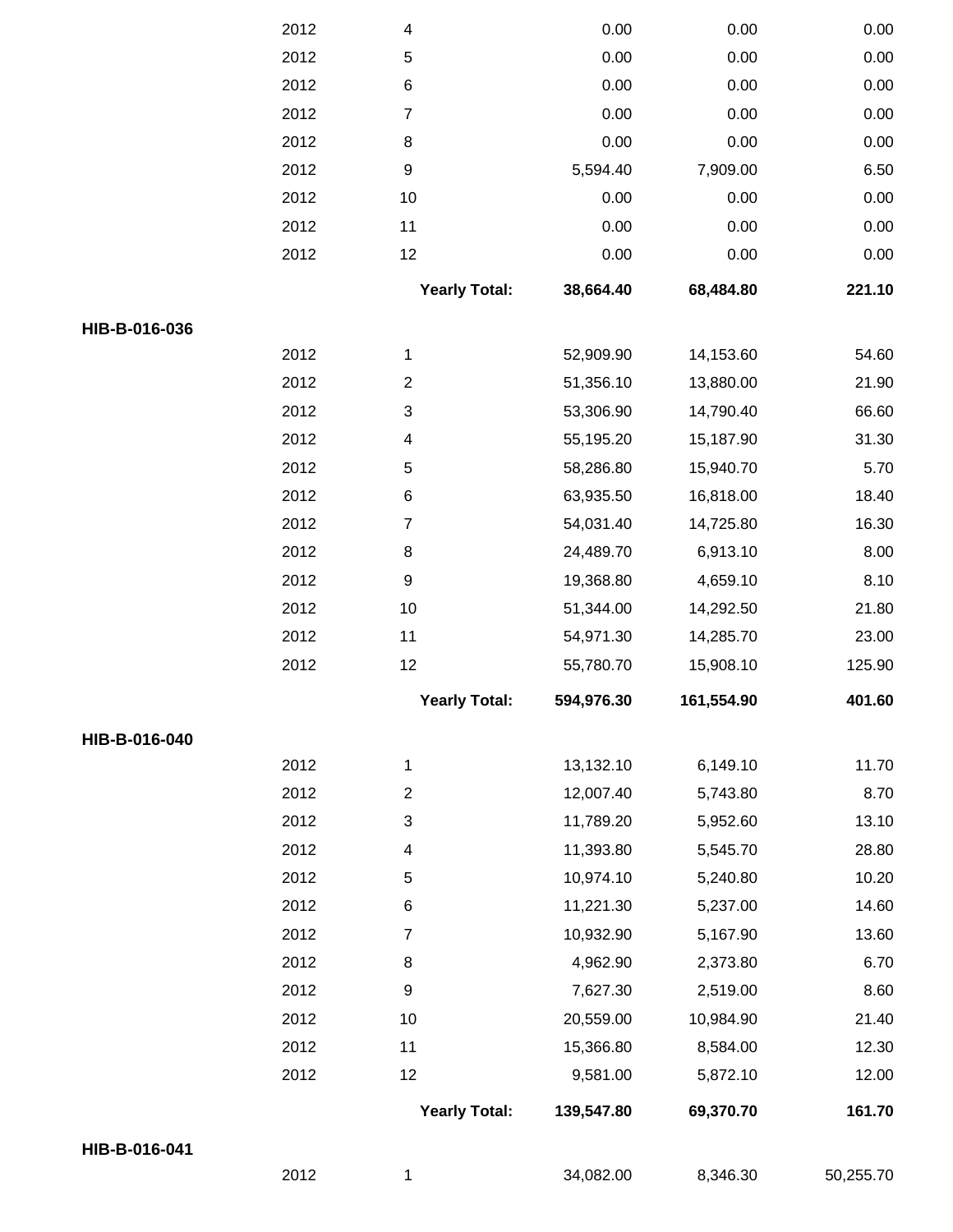|                 | 2012         | $\boldsymbol{2}$                            | 0.00         | 0.00         | 0.00         |
|-----------------|--------------|---------------------------------------------|--------------|--------------|--------------|
|                 | 2012         | $\mathbf{3}$                                | 0.00         | 0.00         | 0.00         |
|                 | 2012         | 4                                           | 25,847.80    | 6,233.40     | 38,019.90    |
|                 | 2012         | $\mathbf 5$                                 | 51,727.50    | 13,081.60    | 72,965.90    |
|                 | 2012         | $\,6$                                       | 45,150.40    | 10,886.50    | 69,488.40    |
|                 | 2012         | $\boldsymbol{7}$                            | 45,127.20    | 10,989.00    | 66,041.50    |
|                 | 2012         | $\,8\,$                                     | 20,507.60    | 5,052.90     | 32,154.60    |
|                 | 2012         | $\boldsymbol{9}$                            | 6,459.80     | 1,389.30     | 11,108.40    |
|                 | 2012         | $10$                                        | 37,793.80    | 11,917.90    | 75,461.30    |
|                 | 2012         | 11                                          | 37,332.70    | 11,414.90    | 87,174.10    |
|                 | 2012         | 12                                          | 25,166.30    | 7,412.20     | 53,536.00    |
|                 |              | <b>Yearly Total:</b>                        | 329,195.10   | 86,724.00    | 556,205.80   |
| HIB-B-016-043   |              |                                             |              |              |              |
|                 | 2012         | $\mathbf{1}$                                | 0.00         | 0.00         | 0.00         |
|                 | 2012         | $\overline{c}$                              | 0.00         | 0.00         | 0.00         |
|                 | 2012         | $\ensuremath{\mathsf{3}}$                   | 0.00         | 0.00         | 0.00         |
|                 | 2012         | $\overline{\mathcal{A}}$                    | 0.00         | 0.00         | 0.00         |
|                 | 2012         | $\mathbf 5$                                 | 0.00         | 0.00         | 0.00         |
|                 | 2012         | $\,6$                                       | 0.00         | 0.00         | 0.00         |
|                 | 2012         | $\overline{\mathbf{7}}$                     | 0.00         | 0.00         | 0.00         |
|                 | 2012         | $\,8\,$                                     | 0.00         | 0.00         | 0.00         |
|                 | 2012         | $\boldsymbol{9}$                            | 262.20       | 251.70       | 5,541.60     |
|                 | 2012         | $10$                                        | 78.10        | 90.40        | 1,299.00     |
|                 | 2012         | 11                                          | 0.00         | 0.00         | 0.00         |
|                 | 2012         | $12 \overline{ }$                           | 0.00         | 0.00         | 0.00         |
|                 |              | <b>Yearly Total:</b>                        | 340.30       | 342.10       | 6,840.60     |
| HIB-B-016-045   |              |                                             |              |              |              |
|                 | 2012         | $\mathbf{1}$                                | 0.00         | 0.00         | 0.00         |
|                 | 2012<br>2012 | $\overline{2}$<br>$\ensuremath{\mathsf{3}}$ | 0.00<br>0.00 | 0.00<br>0.00 | 0.00<br>0.00 |
|                 | 2012         | 4                                           | 0.00         | 0.00         | 0.00         |
|                 | 2012         | 5                                           | 0.00         | 0.00         | 0.00         |
|                 | 2012         | 6                                           | 17,441.60    | 4,638.40     | 41,883.10    |
|                 | 2012         | $\overline{7}$                              | 0.00         | 0.00         | 0.00         |
|                 | 2012         | $\bf 8$                                     | 0.00         | 0.00         | 0.00         |
|                 | 2012         | $\boldsymbol{9}$                            | 0.00         | 0.00         | 0.00         |
|                 |              |                                             |              |              |              |
|                 |              | <b>Yearly Total:</b>                        | 17,441.60    | 4,638.40     | 41,883.10    |
| HIB-B-016-045-Z |              |                                             |              |              |              |
|                 | 2012         | 10                                          | 873.70       | 232.80       | 2.30         |
|                 | 2012         | 11                                          | 25,726.10    | 6,431.60     | 10.20        |
|                 | 2012         | 12                                          | 36,796.20    | 9,921.80     | 11.20        |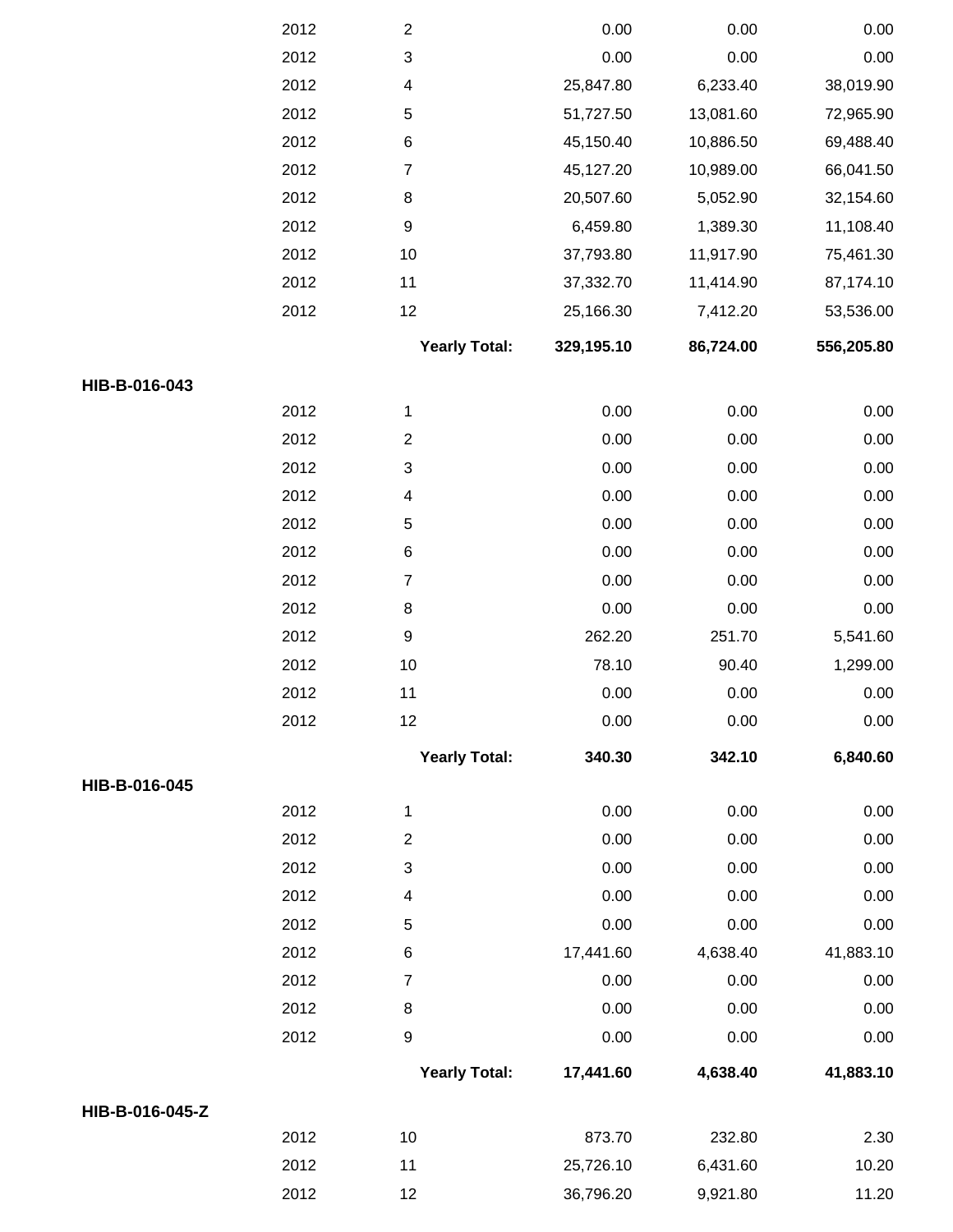|                 |      | <b>Yearly Total:</b>      | 63,396.00  | 16,586.20 | 23.70      |
|-----------------|------|---------------------------|------------|-----------|------------|
| HIB-B-016-046   |      |                           |            |           |            |
|                 | 2012 | 1                         | 40,826.40  | 6,828.00  | 50,674.80  |
|                 | 2012 | $\boldsymbol{2}$          | 41,343.70  | 7,093.30  | 55,892.30  |
|                 | 2012 | $\ensuremath{\mathsf{3}}$ | 54,068.30  | 8,543.10  | 45,845.60  |
|                 | 2012 | 4                         | 53,102.30  | 8,174.30  | 46,884.80  |
|                 | 2012 | $\mathbf 5$               | 56,410.70  | 7,982.20  | 56,320.80  |
|                 | 2012 | 6                         | 56,076.80  | 7,645.80  | 55,974.30  |
|                 | 2012 | $\boldsymbol{7}$          | 53,440.90  | 7,411.50  | 45,217.10  |
|                 | 2012 | 8                         | 17,552.30  | 2,463.10  | 15,911.60  |
|                 | 2012 | $\boldsymbol{9}$          | 5,889.60   | 721.40    | 5,855.60   |
|                 | 2012 | 10                        | 30,926.50  | 4,920.30  | 47,278.80  |
|                 | 2012 | 11                        | 36,055.60  | 5,540.20  | 61,780.20  |
|                 | 2012 | 12                        | 34,154.80  | 5,925.20  | 51,677.60  |
|                 |      | <b>Yearly Total:</b>      | 479,847.90 | 73,248.40 | 539,313.50 |
| HIB-B-016-048-Y |      |                           |            |           |            |
|                 | 2012 | 1                         | 13,231.00  | 1,037.80  | 4.40       |
|                 | 2012 | $\boldsymbol{2}$          | 16,866.30  | 1,383.60  | 44.20      |
|                 | 2012 | 3                         | 7,222.60   | 630.90    | 21.60      |
|                 | 2012 | 4                         | 9,814.50   | 811.70    | 46.40      |
|                 | 2012 | 5                         | 13,353.00  | 966.20    | 100.90     |
|                 | 2012 | $\,6$                     | 14,774.70  | 1,032.70  | 13.90      |
|                 | 2012 | $\overline{7}$            | 14,335.10  | 1,006.60  | 12.80      |
|                 | 2012 | 8                         | 6,412.30   | 455.50    | 6.10       |
|                 | 2012 | $\boldsymbol{9}$          | 0.00       | 0.00      | 0.00       |
|                 | 2012 | 10                        | 530.70     | 38.90     | 0.50       |
|                 | 2012 | 11                        | 12,439.70  | 846.80    | 12.00      |
|                 | 2012 | 12                        | 9,990.70   | 806.90    | 3.50       |
|                 |      | <b>Yearly Total:</b>      | 118,970.60 | 9,017.60  | 266.30     |
| HIB-B-016-049-Z |      |                           |            |           |            |
|                 | 2012 | $\mathbf{1}$              | 18,591.20  | 3,659.70  | 63,099.70  |
|                 | 2012 | $\overline{c}$            | 25,027.50  | 5,208.60  | 75,329.70  |
|                 | 2012 | $\ensuremath{\mathsf{3}}$ | 20,617.50  | 5,426.40  | 95,438.40  |
|                 | 2012 | 4                         | 10,774.50  | 3,250.20  | 61,916.40  |
|                 | 2012 | 5                         | 4,984.60   | 1,076.60  | 24,376.90  |
|                 | 2012 | 6                         | 11,523.90  | 2,521.10  | 60,915.10  |
|                 | 2012 | $\overline{7}$            | 9,027.60   | 2,215.50  | 42,471.60  |
|                 | 2012 | 8                         | 0.00       | 0.00      | 0.00       |
|                 | 2012 | $\boldsymbol{9}$          | 2,999.70   | 650.20    | 16,582.70  |
|                 | 2012 | $10$                      | 3,893.50   | 716.80    | 22,250.50  |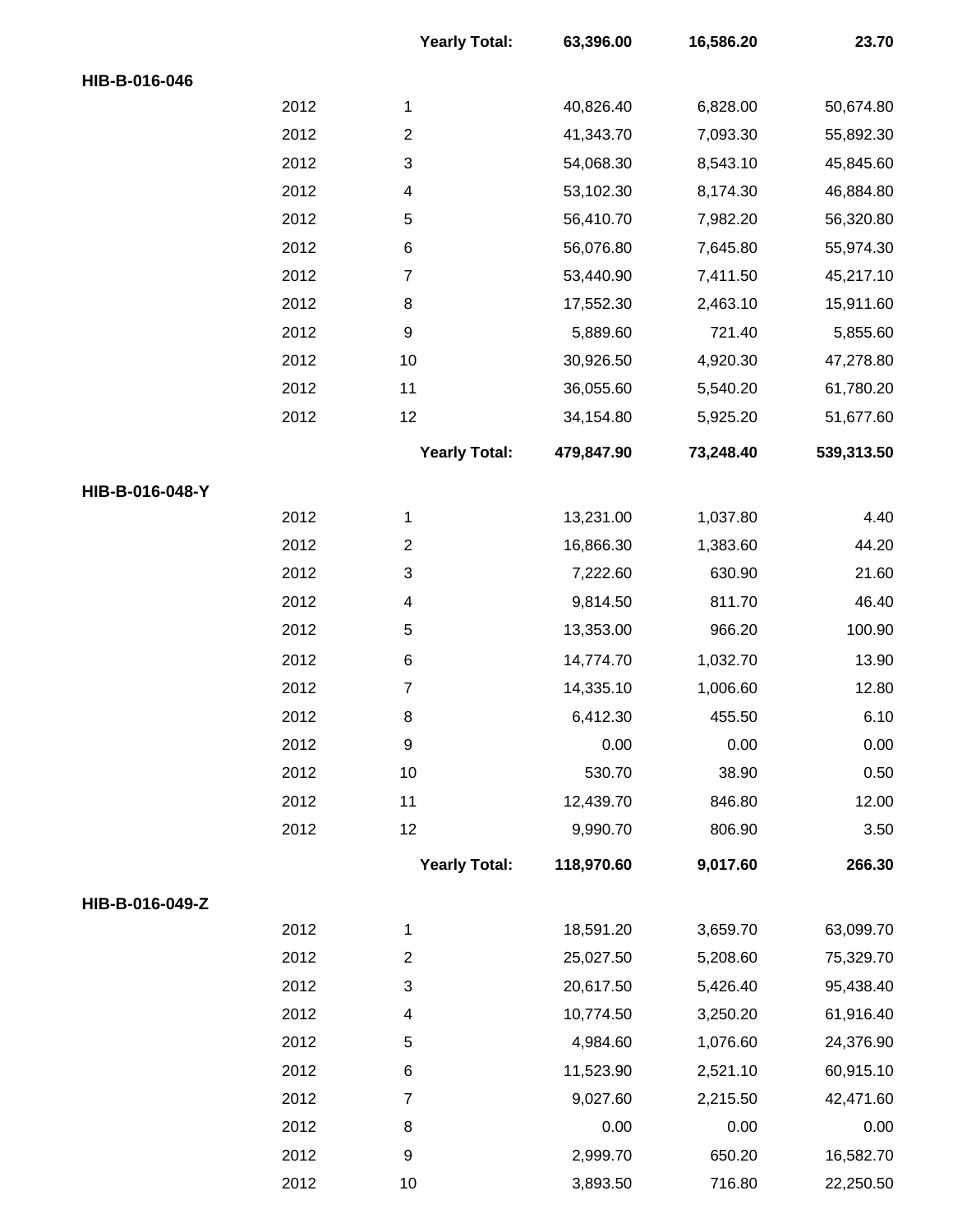|                 | 2012 | 11                        | 3,633.60   | 860.30     | 25,489.30  |
|-----------------|------|---------------------------|------------|------------|------------|
|                 | 2012 | 12                        | 1,949.50   | 743.10     | 14,519.00  |
|                 |      | <b>Yearly Total:</b>      | 113,023.10 | 26,328.50  | 502,389.30 |
| HIB-B-016-051-Z |      |                           |            |            |            |
|                 | 2012 | 1                         | 7,529.90   | 1,041.90   | 8.00       |
|                 | 2012 | $\mathbf{2}$              | 8,535.80   | 1,181.60   | 5.50       |
|                 | 2012 | $\mathfrak{S}$            | 5,260.40   | 788.70     | 2.70       |
|                 | 2012 | $\overline{4}$            | 3,796.80   | 530.00     | 1.10       |
|                 | 2012 | 5                         | 5,536.20   | 664.90     | 39.20      |
|                 | 2012 | 6                         | 10,353.70  | 1,291.30   | 31.20      |
|                 | 2012 | $\overline{7}$            | 10,006.80  | 1,281.60   | 2.00       |
|                 | 2012 | 8                         | 4,821.30   | 624.80     | 1.00       |
|                 | 2012 | $\boldsymbol{9}$          | 0.00       | 0.00       | 0.00       |
|                 | 2012 | 10                        | 9,273.80   | 1,013.50   | 4.10       |
|                 | 2012 | 11                        | 4,734.60   | 541.50     | 2.60       |
|                 | 2012 | 12                        | 0.00       | 0.00       | 0.00       |
|                 |      | <b>Yearly Total:</b>      | 69,849.30  | 8,959.80   | 97.40      |
| HIB-B-016-056   |      |                           |            |            |            |
|                 | 2012 | 1                         | 58,030.50  | 14,988.10  | 303.20     |
|                 | 2012 | $\overline{2}$            | 56,616.90  | 14,766.90  | 244.00     |
|                 | 2012 | $\mathfrak{S}$            | 55,892.00  | 15,105.60  | 407.80     |
|                 | 2012 | $\overline{4}$            | 61,314.70  | 16,357.90  | 548.60     |
|                 | 2012 | $\mathbf 5$               | 62,200.90  | 16,442.90  | 836.70     |
|                 | 2012 | 6                         | 60,488.00  | 15,150.30  | 648.90     |
|                 | 2012 | $\overline{7}$            | 55,598.20  | 14,324.90  | 461.60     |
|                 | 2012 | 8                         | 26,418.50  | 6,996.40   | 235.10     |
|                 | 2012 | 9                         | 19,388.40  | 4,416.60   | 168.90     |
|                 | 2012 | 10                        | 49,652.80  | 13,140.00  | 183.00     |
|                 | 2012 | 11                        | 59,835.20  | 14,741.70  | 227.10     |
|                 | 2012 | 12                        | 58,090.90  | 15,501.20  | 279.50     |
|                 |      | <b>Yearly Total:</b>      | 623,527.00 | 161,932.50 | 4,544.40   |
| HIB-B-016-057-X |      |                           |            |            |            |
|                 | 2012 | 1                         | 106,116.30 | 20,202.20  | 27,551.80  |
|                 | 2012 | $\overline{2}$            | 85,753.80  | 16,743.70  | 45,431.00  |
|                 | 2012 | $\ensuremath{\mathsf{3}}$ | 66,586.90  | 14,853.90  | 68,588.50  |
|                 | 2012 | 4                         | 69,574.80  | 14,599.60  | 70,654.30  |
|                 | 2012 | 5                         | 73,417.10  | 12,780.10  | 89,550.10  |
|                 | 2012 | 6                         | 63,757.90  | 12,009.60  | 100,989.80 |
|                 | 2012 | $\overline{7}$            | 43,842.70  | 8,514.40   | 69,706.10  |
|                 | 2012 | 8                         | 25,653.80  | 5,041.10   | 43,699.40  |
|                 | 2012 | 9                         | 5,701.10   | 977.80     | 10,651.10  |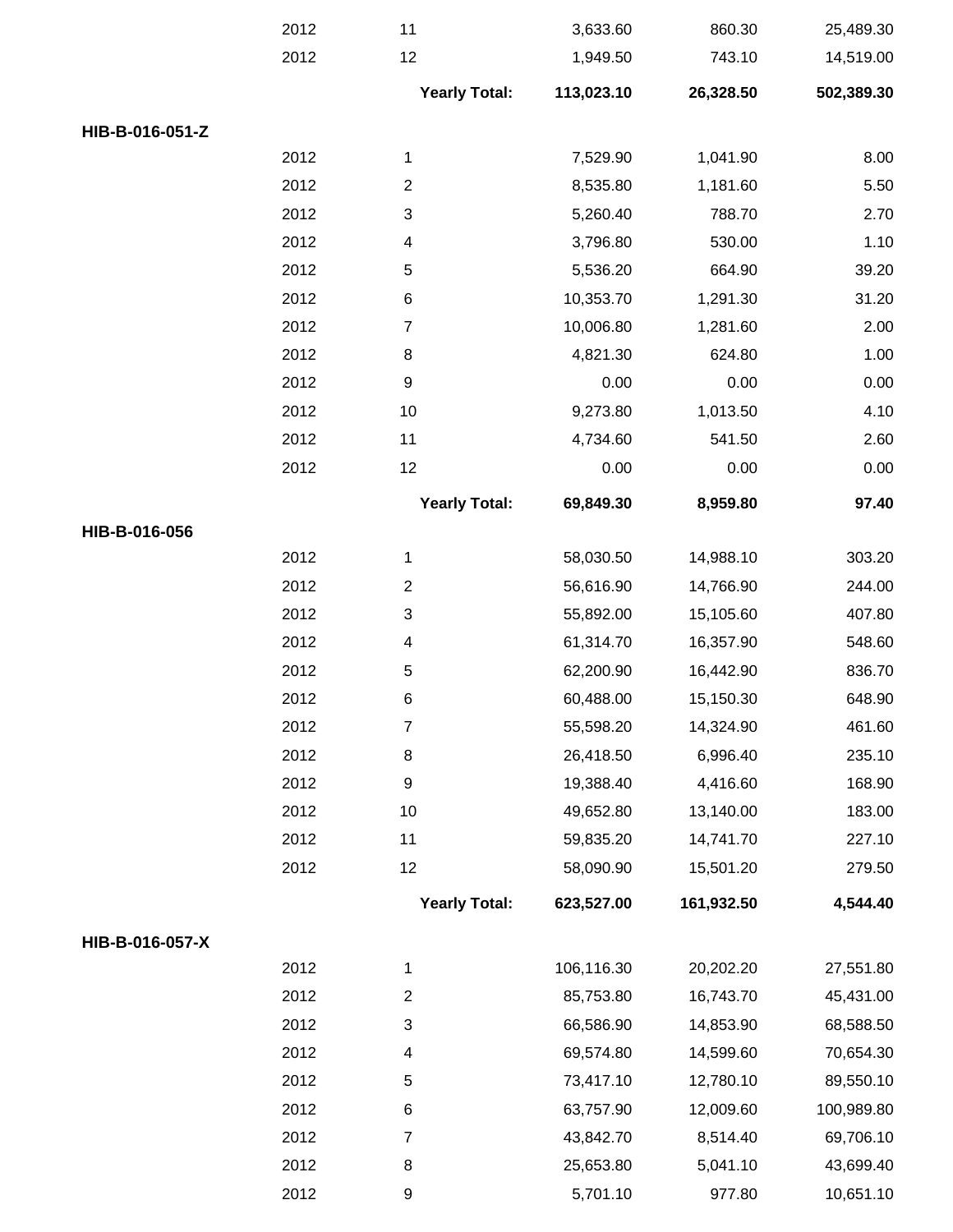|                 | 2012 | 10                   | 57,438.70  | 12,072.60  | 74,579.30  |
|-----------------|------|----------------------|------------|------------|------------|
|                 | 2012 | 11                   | 58,367.80  | 11,243.10  | 72,549.30  |
|                 | 2012 | 12                   | 42,802.90  | 8,281.00   | 51,630.90  |
|                 |      | <b>Yearly Total:</b> | 699,013.80 | 137,319.10 | 725,581.60 |
| HIB-B-016-058-Z |      |                      |            |            |            |
|                 | 2012 | $\mathbf{1}$         | 32,540.00  | 3,345.30   | 9,590.70   |
|                 | 2012 | $\overline{2}$       | 37,064.70  | 3,603.00   | 11,175.70  |
|                 | 2012 | 3                    | 30,885.70  | 3,141.80   | 14,000.20  |
|                 | 2012 | 4                    | 31,484.60  | 3,101.00   | 15,111.00  |
|                 | 2012 | 5                    | 33,709.70  | 2,596.50   | 9,317.30   |
|                 | 2012 | $\,6$                | 27,521.50  | 2,278.10   | 17,724.50  |
|                 | 2012 | $\overline{7}$       | 23,358.60  | 1,997.90   | 14,986.00  |
|                 | 2012 | $\,8\,$              | 11,391.00  | 985.80     | 7,829.80   |
|                 | 2012 | $\boldsymbol{9}$     | 3,505.50   | 264.80     | 2,642.70   |
|                 | 2012 | 10                   | 19,067.00  | 1,754.90   | 16,739.60  |
|                 | 2012 | 11                   | 21,694.60  | 1,985.00   | 25,505.80  |
|                 | 2012 | 12                   | 25,288.90  | 2,025.00   | 16,030.70  |
|                 |      | <b>Yearly Total:</b> | 297,511.80 | 27,079.10  | 160,654.00 |
| HIB-B-016-059   |      |                      |            |            |            |
|                 | 2012 | 1                    | 52,529.90  | 6,519.50   | 25,545.00  |
|                 | 2012 | $\overline{c}$       | 61,935.20  | 7,428.90   | 31,773.40  |
|                 | 2012 | 3                    | 68,840.40  | 7,873.20   | 25,585.40  |
|                 | 2012 | 4                    | 70,009.50  | 7,818.30   | 25,916.60  |
|                 | 2012 | 5                    | 69,284.20  | 7,461.40   | 25,554.80  |
|                 | 2012 | $\,6$                | 63,269.00  | 6,211.00   | 23,303.00  |
|                 | 2012 | $\overline{7}$       | 54,027.60  | 5,242.70   | 18,851.40  |
|                 | 2012 | 8                    | 26,311.50  | 2,583.40   | 9,836.10   |
|                 | 2012 | $\boldsymbol{9}$     | 5,996.60   | 513.90     | 2,458.60   |
|                 | 2012 | 10                   | 37,316.20  | 4,977.80   | 52,624.40  |
|                 | 2012 | 11                   | 42,826.70  | 4,751.60   | 47,435.80  |
|                 | 2012 | 12                   | 33,621.60  | 3,750.20   | 41,354.40  |
|                 |      | <b>Yearly Total:</b> | 585,968.40 | 65,131.90  | 330,238.90 |
| HIB-B-016-063   |      |                      |            |            |            |
|                 | 2012 | 1                    | 20,430.50  | 4,473.90   | 52,085.80  |
|                 | 2012 | $\overline{2}$       | 27,035.00  | 5,369.20   | 64,470.10  |
|                 | 2012 | 3                    | 30,303.70  | 6,446.40   | 84,164.60  |
|                 | 2012 | 4                    | 31,721.70  | 7,017.30   | 99,184.60  |
|                 | 2012 | 5                    | 29,100.50  | 6,978.30   | 132,641.90 |
|                 | 2012 | 6                    | 5,069.80   | 1,102.90   | 24,304.10  |
|                 | 2012 | $\overline{7}$       | 9,959.50   | 2,180.90   | 42,495.10  |